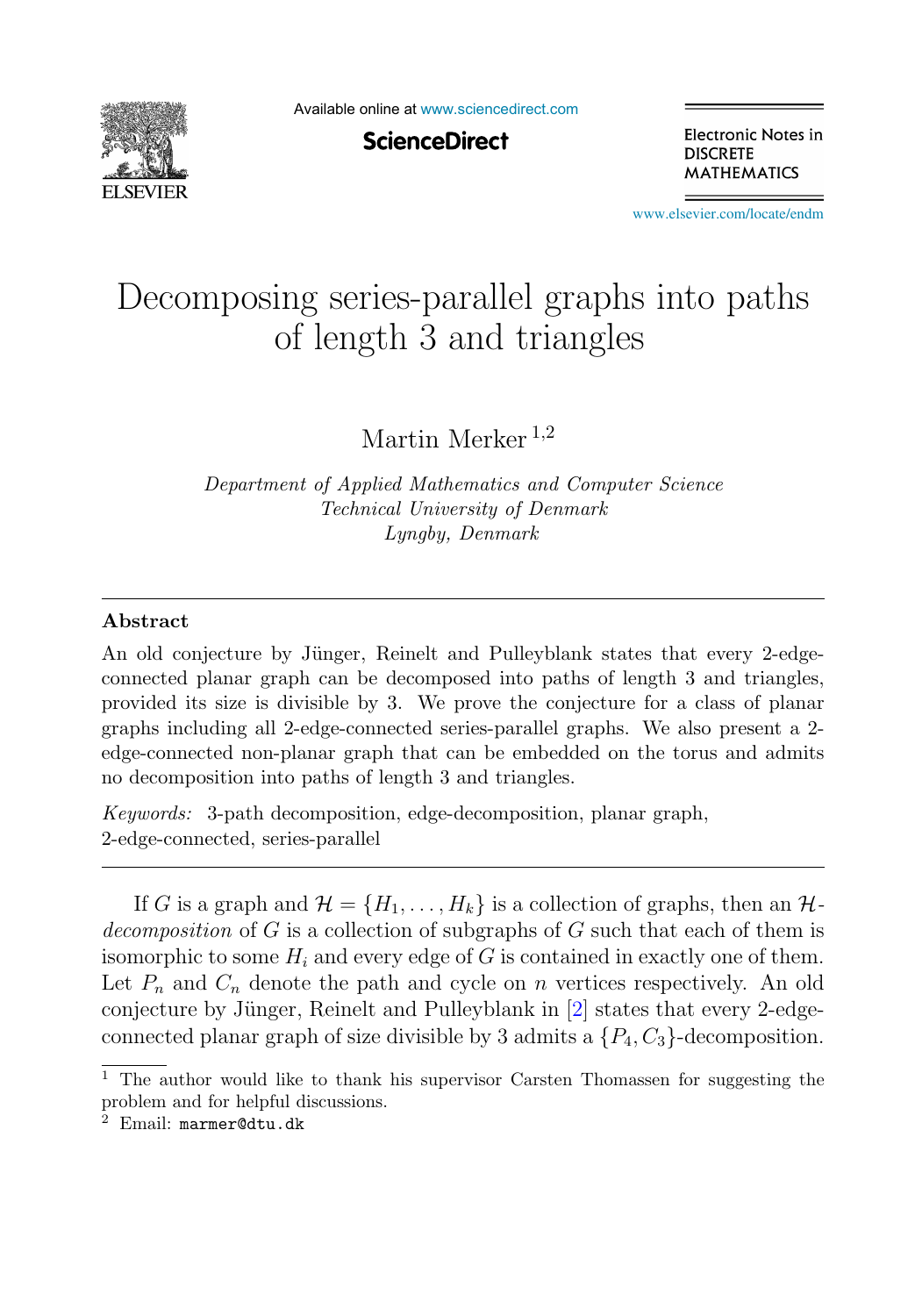We shall give further evidence for this conjecture by proving it for a class of graphs including all 2-edge-connected series-parallel graphs as well as for all subdivisions of prisms.

It is easy to see that all 2-edge-connected cubic graphs can be decomposed into paths of length 3, see for example [1] and [2]. By considering the dual graph it was shown by Häggkvist and Johansson in  $[1]$  that planar triangulations can be decomposed into paths of length 3. They also verified the conjecture for outerplanar graphs. Thomassen [4] showed that in general every 171-edge-connected graph can be decomposed into paths of length 3. This bound on the edge-connectivity has been pushed down to 63 in [3], and it is open whether 3-edge-connectivity is sufficient.

A graph is called *series-parallel* if it contains no  $K_4$ -minor. Every connected series-parallel graph can be constructed starting from a single edge using the following operations: subdividing an edge, replacing an edge by a pair of parallel edges, or adding a new vertex and an edge connecting it to the graph. The class of outerplanar graphs is a proper subclass of the class of series-parallel graphs. We give a short proof that 2-edge-connected seriesparallel graphs have a  $\{P_4, C_3\}$ -decomposition, thus generalizing the main theorem in [1].

**Theorem 1** Every 2-edge-connected series-parallel graph of size divisible by 3 has a  $\{P_4, C_3\}$ -decomposition.

In [1] a slightly stronger statement was proved where prepaths at two different vertices were allowed under certain constraints, which also simplified the induction. While Conjecture 2 below might seem like a strengthening of the conjecture by Jünger et al. on the first sight, it is easy to see that they are equivalent.

**Conjecture 2** If u and v are two vertices on the same face of a 2-edgeconnected planar graph  $G$ , and we attach a path to u and and a path to v such that the resulting graph G' has size divisible by 3, then G' has a  $\{P_4, C_3\}$ decomposition.

Given a counterexample  $H$  to Conjecture 2, we can construct a counterexample to the original conjecture by taking three copies of  $H$  and identifying the three vertices of degree 1 on the paths attached to  $u$ , respectively  $v$ .

We prove the following strengthening of Theorem 1 and thus verify Conjecture 2 for series-parallel graphs. Notice that this also implies the result for outerplanar graphs in [1] in its full strength.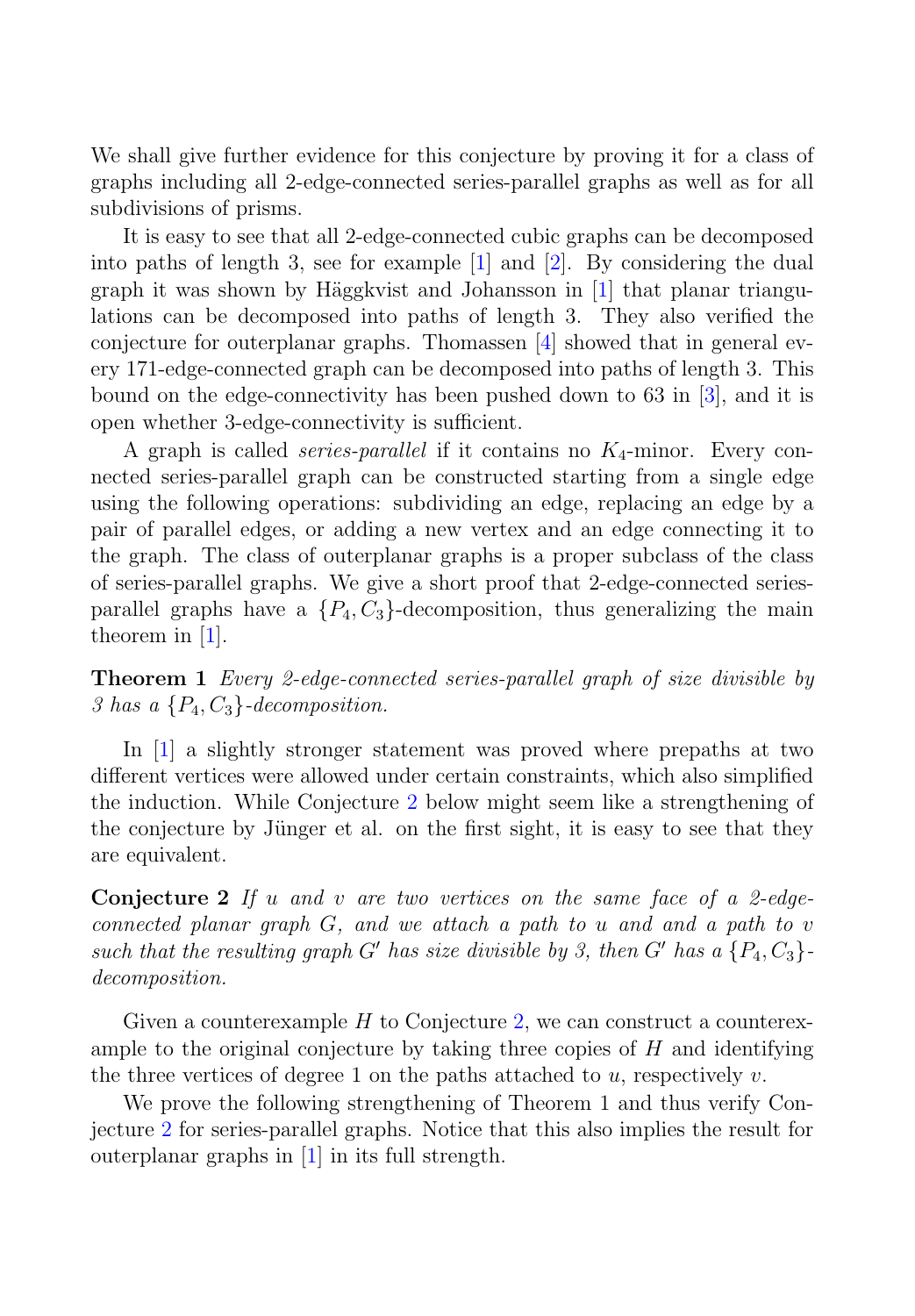

Fig. 1. A 2-edge-connected non-planar graph with no  $\{P_4, C_3\}$ -decomposition.

**Theorem 3** Let G be a 2-edge-connected series-parallel graph with m edges and let k and l be natural numbers such that  $m + k + l$  is divisible by 3. Then for any vertices x and y in  $G$ , the graph we get by attaching a path of length k at vertex x and a path of length l at vertex y has a  $\{P_4, C_3\}$ -decomposition.

Notice that it is necessary in Conjecture 2 that the paths are attached to vertices on the same face. Starting with a subdivision of  $K_4$ , we can attach two edges to two vertices not sharing a face such that the resulting graph has no  $\{P_4, C_3\}$ -decomposition. Hence, if the graph is not series-parallel, then it is not always possible to choose x and y arbitrarily, so Theorem  $3$ is in some sense best possible. It is also not possible to allow three exterior paths since a triangle with an edge attached to each vertex admits no  ${P_4, C_3}$ -decomposition. Finally, notice that it is also easy to construct a 2-edge-connected series-parallel graph of size divisible by 3 that cannot be decomposed into paths of length 3, so it is necessary to allow triangles in our decomposition.

Using the subdivision of  $K_4$  with two additional edges as a building stone, we construct a 2-edge-connected graph that admits no  $\{P_4, C_3\}$ -decomposition, see Figure 1. This example is smaller than the one given in [2] and can also be embedded on the torus, unlike the previous example.

We also use Theorem 3 to construct a larger class of graphs with a  $\{P_4, C_3\}$ decomposition. Let  $e$  be an edge of a graph  $G$  and let  $H$  be a 2-edge-connected series-parallel graph with two specified vertices x and y. We say that  $G'$  is constructed from  $G$  by replacing e by  $H$  if  $G'$  is formed from the disjoint union of  $G - e$  and H by identifying x and y with distinct endpoints of e. We call such an operation an *edge-replacement*. Let  $\mathcal{G}_0$  denote the class of all 2-edge